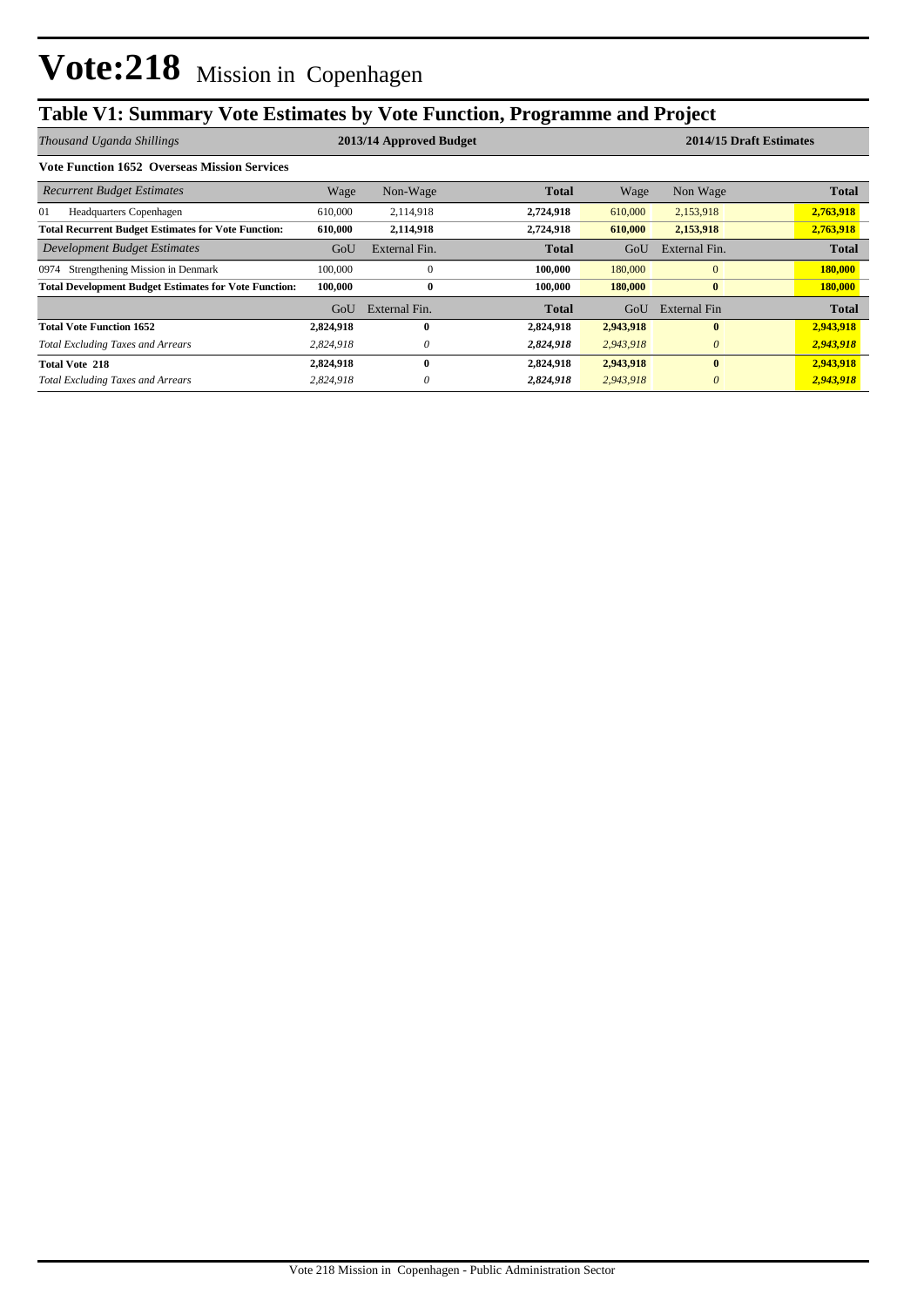# Vote:218 Mission in Copenhagen

## **Table V2: Summary Vote Estimates by Item**

| Thousand Uganda Shillings                                | 2013/14 Approved Budget |                       |              | 2014/15 Draft Estimates |                       |              |  |
|----------------------------------------------------------|-------------------------|-----------------------|--------------|-------------------------|-----------------------|--------------|--|
|                                                          | GoU                     | External Fin.         | <b>Total</b> |                         | GoU External Fin.     | <b>Total</b> |  |
| <b>Employees, Goods and Services (Outputs Provided)</b>  | 2,724,918               | 0                     | 2,724,918    | 2,763,918               | $\boldsymbol{\theta}$ | 2,763,918    |  |
| 211103 Allowances                                        | 1,012,715               | $\boldsymbol{0}$      | 1,012,715    | 1,051,715               | $\mathbf{0}$          | 1,051,715    |  |
| 211105 Missions staff salaries                           | 610,000                 | $\mathbf{0}$          | 610,000      | 610,000                 | $\mathbf{0}$          | 610,000      |  |
| 212101 Social Security Contributions                     | 50,204                  | $\mathbf{0}$          | 50,204       | $\mathbf{0}$            | $\overline{0}$        | $\mathbf{0}$ |  |
| 212201 Social Security Contributions                     | $\Omega$                | $\Omega$              | $\bf{0}$     | 50,204                  | $\overline{0}$        | 50,204       |  |
| 213001 Medical expenses (To employees)                   | 38,271                  | $\Omega$              | 38,271       | 38,271                  | $\mathbf{0}$          | 38,271       |  |
| 221001 Advertising and Public Relations                  | 5,000                   | $\Omega$              | 5,000        | 5,000                   | $\overline{0}$        | 5,000        |  |
| 221008 Computer supplies and Information Technology (IT) | 4,000                   | $\mathbf{0}$          | 4,000        | 4,000                   | $\overline{0}$        | 4,000        |  |
| 221009 Welfare and Entertainment                         | 16,114                  | 0                     | 16,114       | 16,114                  | $\overline{0}$        | 16,114       |  |
| 221011 Printing, Stationery, Photocopying and Binding    | 30,773                  | $\mathbf{0}$          | 30,773       | 30,773                  | $\overline{0}$        | 30,773       |  |
| 221012 Small Office Equipment                            | 3,000                   | $\mathbf{0}$          | 3,000        | 3,000                   | $\overline{0}$        | 3,000        |  |
| 221014 Bank Charges and other Bank related costs         | 5,000                   | $\mathbf{0}$          | 5,000        | 5,000                   | $\overline{0}$        | 5,000        |  |
| 222001 Telecommunications                                | 63,478                  | $\Omega$              | 63,478       | 63,478                  | $\mathbf{0}$          | 63,478       |  |
| 222002 Postage and Courier                               | 5,460                   | $\Omega$              | 5,460        | 5,460                   | $\overline{0}$        | 5,460        |  |
| 223003 Rent – (Produced Assets) to private entities      | 508,657                 | $\mathbf{0}$          | 508,657      | 508,657                 | $\overline{0}$        | 508,657      |  |
| 223004 Guard and Security services                       | 18,000                  | $\Omega$              | 18,000       | 18,000                  | $\overline{0}$        | 18,000       |  |
| 223005 Electricity                                       | 19,111                  | $\Omega$              | 19,111       | 19,111                  | $\overline{0}$        | 19,111       |  |
| 223006 Water                                             | 13,651                  | $\mathbf{0}$          | 13,651       | 13,651                  | $\overline{0}$        | 13,651       |  |
| 223007 Other Utilities- (fuel, gas, firewood, charcoal)  | 69,173                  | $\Omega$              | 69,173       | 69,173                  | $\overline{0}$        | 69,173       |  |
| 226001 Insurances                                        | 31,396                  | $\mathbf{0}$          | 31,396       | 31,396                  | $\overline{0}$        | 31,396       |  |
| 227001 Travel inland                                     | 33,600                  | $\mathbf{0}$          | 33,600       | 33,600                  | $\overline{0}$        | 33,600       |  |
| 227002 Travel abroad                                     | 50,023                  | $\mathbf{0}$          | 50,023       | 50,023                  | $\overline{0}$        | 50,023       |  |
| 227003 Carriage, Haulage, Freight and transport hire     | 94,905                  | $\overline{0}$        | 94,905       | 94,905                  | $\overline{0}$        | 94,905       |  |
| 227004 Fuel, Lubricants and Oils                         | 18,876                  | $\boldsymbol{0}$      | 18,876       | 18,876                  | $\mathbf{0}$          | 18,876       |  |
| 228002 Maintenance - Vehicles                            | 15,322                  | $\boldsymbol{0}$      | 15,322       | 15,322                  | $\mathbf{0}$          | 15,322       |  |
| 228004 Maintenance - Other                               | 8,190                   | $\boldsymbol{0}$      | 8,190        | 8,190                   | $\mathbf{0}$          | 8,190        |  |
| <b>Investment</b> (Capital Purchases)                    | 100,000                 | $\pmb{\theta}$        | 100,000      | 180,000                 | $\boldsymbol{\theta}$ | 180,000      |  |
| 231001 Non Residential buildings (Depreciation)          | 80,000                  | $\mathbf{0}$          | 80,000       | $\mathbf{0}$            | $\mathbf{0}$          |              |  |
| 231002 Residential buildings (Depreciation)              | 20,000                  | $\boldsymbol{0}$      | 20,000       | $\overline{0}$          | $\overline{0}$        |              |  |
| 231004 Transport equipment                               | $\mathbf{0}$            | $\boldsymbol{0}$      | $\bf{0}$     | 180,000                 | $\mathbf{0}$          | 180,000      |  |
| <b>Grand Total Vote 218</b>                              | 2,824,918               | $\bf{0}$              | 2,824,918    | 2,943,918               | $\bf{0}$              | 2,943,918    |  |
| <b>Total Excluding Taxes and Arrears</b>                 | 2,824,918               | $\boldsymbol{\theta}$ | 2,824,918    | 2,943,918               | $\boldsymbol{\theta}$ | 2,943,918    |  |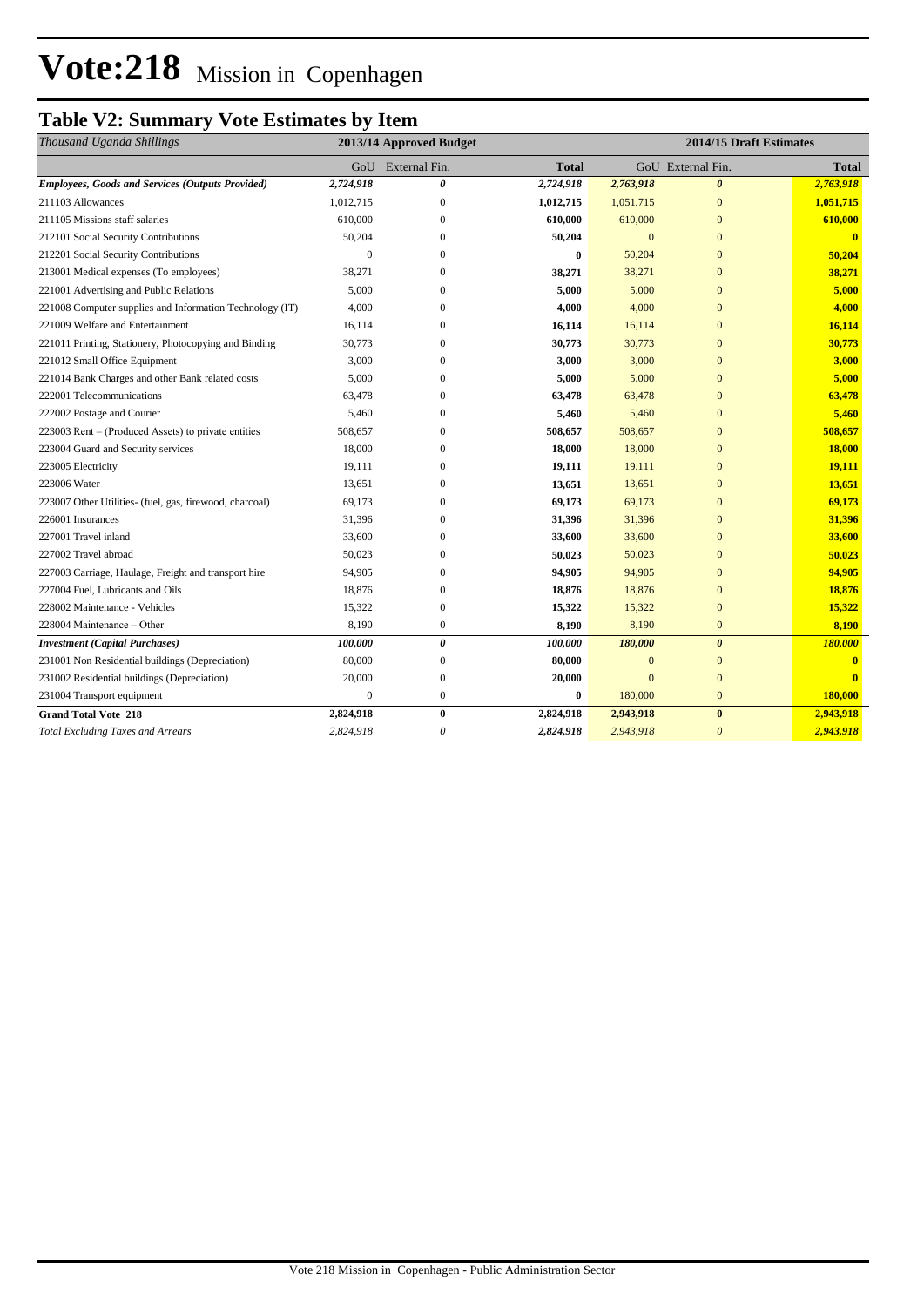## **Vote:218** Mission in Copenhagen

### **Table V3: Detailed Estimates by Vote Function, Cost Centre, Output and Item**

#### *Vote Function 1652 Overseas Mission Services*

#### *Recurrent Budget Estimates*

#### **Programme 01 Headquarters Copenhagen**

| Thousand Uganda Shillings                                            |                  | 2013/14 Approved Budget | 2014/15 Draft Estimates |                       |              |                         |
|----------------------------------------------------------------------|------------------|-------------------------|-------------------------|-----------------------|--------------|-------------------------|
| <b>Outputs Provided</b>                                              | Wage             | Non-Wage                | <b>Total</b>            | Wage                  | Non Wage     | <b>Total</b>            |
| <b>Output:165201 Cooperation frameworks</b>                          |                  |                         |                         |                       |              |                         |
| 211103 Allowances                                                    | $\boldsymbol{0}$ | 701,885                 | 701,885                 | $\mathbf{0}$          | 740,885      | 740,885                 |
| 211105 Missions staff salaries                                       | 610,000          | $\mathbf{0}$            | 610,000                 | 610,000               | $\mathbf{0}$ | 610,000                 |
| 212101 Social Security Contributions                                 | $\boldsymbol{0}$ | 50,204                  | 50,204                  | $\mathbf{0}$          | $\mathbf{0}$ | $\overline{\mathbf{0}}$ |
| 212201 Social Security Contributions                                 | $\boldsymbol{0}$ | $\overline{0}$          | $\bf{0}$                | $\mathbf{0}$          | 50,204       | 50,204                  |
| 213001 Medical expenses (To employees)                               | $\boldsymbol{0}$ | 38,271                  | 38,271                  | $\mathbf{0}$          | 38,271       | 38,271                  |
| 221008 Computer supplies and Information Tec                         | $\boldsymbol{0}$ | 4,000                   | 4,000                   | $\mathbf{0}$          | 4,000        | 4,000                   |
| 221009 Welfare and Entertainment                                     | $\boldsymbol{0}$ | 8,114                   | 8,114                   | $\mathbf{0}$          | 8,114        | 8,114                   |
| 221011 Printing, Stationery, Photocopying and                        | $\boldsymbol{0}$ | 30,773                  | 30,773                  | $\mathbf{0}$          | 30,773       | 30,773                  |
| 221012 Small Office Equipment                                        | $\boldsymbol{0}$ | 3,000                   | 3,000                   | $\mathbf{0}$          | 3,000        | 3,000                   |
| 222001 Telecommunications                                            | $\boldsymbol{0}$ | 63,478                  | 63,478                  | $\mathbf{0}$          | 63,478       | 63,478                  |
| 222002 Postage and Courier                                           | $\mathbf{0}$     | 5,460                   | 5,460                   | $\boldsymbol{0}$      | 5,460        | 5,460                   |
| 223005 Electricity                                                   | $\mathbf{0}$     | 19,111                  | 19,111                  | $\mathbf{0}$          | 19,111       | 19,111                  |
| 223006 Water                                                         | $\overline{0}$   | 13,651                  | 13,651                  | $\mathbf{0}$          | 13,651       | 13,651                  |
| 223007 Other Utilities- (fuel, gas, firewood, cha                    | $\boldsymbol{0}$ | 69,173                  | 69,173                  | $\mathbf{0}$          | 69,173       | 69,173                  |
| 227003 Carriage, Haulage, Freight and transpor                       | $\boldsymbol{0}$ | 57,905                  | 57,905                  | $\mathbf{0}$          | 57,905       | 57,905                  |
| 227004 Fuel, Lubricants and Oils                                     | $\boldsymbol{0}$ | 18,876                  | 18,876                  | $\boldsymbol{0}$      | 18,876       | 18,876                  |
| Total Cost of Output 165201:                                         | 610,000          | 1,083,901               | 1,693,901               | 610,000               | 1,122,901    | 1,732,901               |
| <b>Output:165202 Consulars services</b>                              |                  |                         |                         |                       |              |                         |
| 211103 Allowances                                                    | $\boldsymbol{0}$ | 104,350                 | 104,350                 | $\mathbf{0}$          | 104,350      | 104,350                 |
| 223003 Rent – (Produced Assets) to private enti                      | $\mathbf{0}$     | 508,657                 | 508,657                 | $\overline{0}$        | 508,657      | 508,657                 |
| 226001 Insurances                                                    | $\mathbf{0}$     | 31,396                  | 31,396                  | $\mathbf{0}$          | 31,396       | 31,396                  |
| 227001 Travel inland                                                 | $\mathbf{0}$     | 33,600                  | 33,600                  | $\mathbf{0}$          | 33,600       | 33,600                  |
| 227002 Travel abroad                                                 | $\boldsymbol{0}$ | 50,023                  | 50,023                  | $\mathbf{0}$          | 50,023       | 50,023                  |
| 228002 Maintenance - Vehicles                                        | $\boldsymbol{0}$ | 15,322                  | 15,322                  | $\mathbf{0}$          | 15,322       | 15,322                  |
| 228004 Maintenance – Other                                           | $\mathbf{0}$     | 8,190                   | 8,190                   | $\mathbf{0}$          | 8,190        | 8,190                   |
| Total Cost of Output 165202:                                         | 0                | 751,537                 | 751,537                 | $\boldsymbol{\theta}$ | 751,537      | 751,537                 |
| Output:165204 Promotion of trade, tourism, education, and investment |                  |                         |                         |                       |              |                         |
| 211103 Allowances                                                    | $\boldsymbol{0}$ | 206,480                 | 206,480                 | $\mathbf{0}$          | 206,480      | 206,480                 |
| 221001 Advertising and Public Relations                              | $\mathbf{0}$     | 5,000                   | 5,000                   | $\boldsymbol{0}$      | 5,000        | 5,000                   |
| 221009 Welfare and Entertainment                                     | $\boldsymbol{0}$ | 8,000                   | 8,000                   | $\boldsymbol{0}$      | 8,000        | 8,000                   |
| 221014 Bank Charges and other Bank related c                         | $\boldsymbol{0}$ | 5,000                   | 5,000                   | $\mathbf{0}$          | 5,000        | 5,000                   |
| 223004 Guard and Security services                                   | $\boldsymbol{0}$ | 18,000                  | 18,000                  | $\mathbf{0}$          | 18,000       | 18,000                  |
| 227003 Carriage, Haulage, Freight and transpor                       | $\boldsymbol{0}$ | 37,000                  | 37,000                  | $\mathbf{0}$          | 37,000       | 37,000                  |
| Total Cost of Output 165204:                                         | 0                | 279,480                 | 279,480                 | $\boldsymbol{\theta}$ | 279,480      | 279,480                 |
| <b>Total Cost of Outputs Provided</b>                                | 610,000          | 2,114,918               | 2,724,918               | 610,000               | 2,153,918    | 2,763,918               |
| <b>Total Programme 01</b>                                            | 610,000          | 2,114,918               | 2,724,918               | 610,000               | 2,153,918    | 2,763,918               |
| <b>Total Excluding Arrears</b>                                       | 610,000          | 2,114,918               | 2,724,918               | 610,000               | 2,153,918    | 2,763,918               |

*Development Budget Estimates*

#### **Project 0974 Strengthening Mission in Denmark**

| Thousand Uganda Shillings                                                     | 2013/14 Approved Budget |               |              |                       |               | 2014/15 Draft Estimates |  |
|-------------------------------------------------------------------------------|-------------------------|---------------|--------------|-----------------------|---------------|-------------------------|--|
| <b>Capital Purchases</b>                                                      | GoU                     | External Fin. | <b>Total</b> | GoU                   | External Fin. | <b>Total</b>            |  |
| Output:165272 Government Buildings and Administrative Infrastructure          |                         |               |              |                       |               |                         |  |
| 231001 Non Residential buildings (Depreciatio                                 | 80,000                  | $\Omega$      | 80.000       | $\Omega$              | $\mathbf{0}$  | $\mathbf{0}$            |  |
| 231002 Residential buildings (Depreciation)                                   | 20,000                  | $\Omega$      | 20,000       | $\mathbf{0}$          | $\mathbf{0}$  | $\mathbf{0}$            |  |
| Total Cost of Output 165272:                                                  | <i>100,000</i>          | 0             | 100,000      | $\boldsymbol{\theta}$ | $\theta$      | $\boldsymbol{\theta}$   |  |
| <b>Output:165275 Purchase of Motor Vehicles and Other Transport Equipment</b> |                         |               |              |                       |               |                         |  |
| 231004 Transport equipment                                                    | O                       | $\mathbf{0}$  | $\bf{0}$     | 180,000               | $\mathbf{0}$  | 180,000                 |  |
| Total Cost of Output 165275:                                                  | 0                       | 0             | 0            | 180,000               | $\theta$      | 180,000                 |  |
| <b>Total Cost of Capital Purchases</b>                                        | 100,000                 | $\bf{0}$      | 100.000      | 180,000               | $\bf{0}$      | 180,000                 |  |
| <b>Total Project 0974</b>                                                     | 100,000                 | $\mathbf{0}$  | 100.000      | 180,000               | $\mathbf{0}$  | 180,000                 |  |
| <b>Total Excluding Taxes and Arrears</b>                                      | 100,000                 | $\theta$      | 100.000      | 180,000               | $\theta$      | 180,000                 |  |